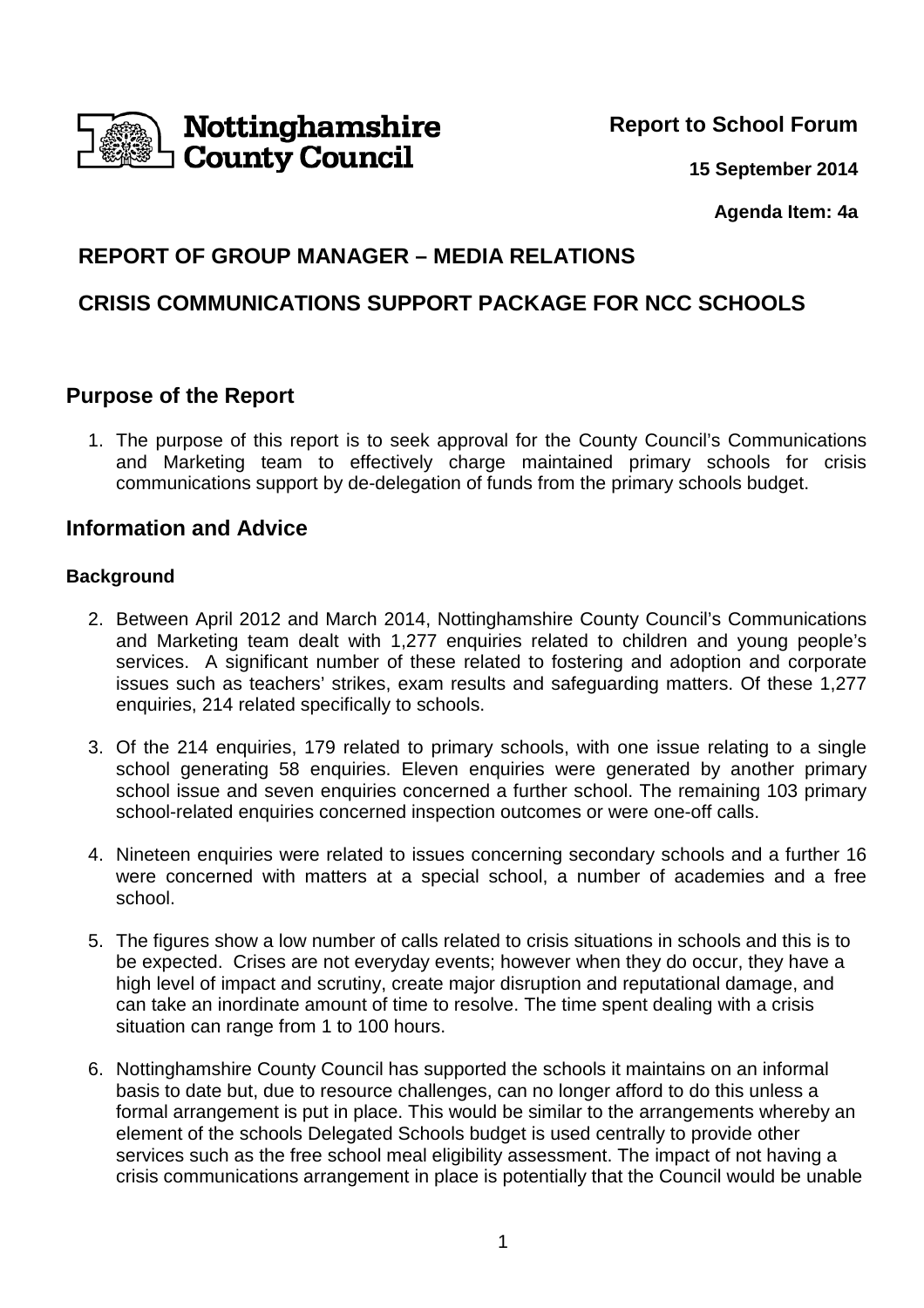to guarantee that it could support schools with their communications during a crisis situation, which could have major consequences.

7. The communications team is made aware of crisis situations at schools by the Council's Human Resources (HR) team, CFCS education or safeguarding (LADO) colleagues, the school itself, the media and, on occasion, the Police press office.

## **Examples of crisis communications support**

- 8. The communications team was informed by HR about the situation concerning a school at which a member of staff had been suspended. A senior media officer had a conversation with the school to establish exactly what happened and what action the school had taken. Further conversations took place with CFCS and HR colleagues to agree next steps. A media statement was then prepared which balanced the need to respond to the media and reassure parents, while not prejudicing the HR investigation which was to follow. A letter was also drafted to be sent to parents the same day. Both the statement and the letter were drafted by the senior media officer, and agreed with CFCS, HR, and the school in question. Any further media enquiries were handled directly by the senior media officer. This helped to create some distance between the media and the school, enabling the school to focus on the day-to-day needs of the children. It also meant that the senior media officer was able to keep a watching brief on the story as it unfolded in the media and respond to any inaccuracies. The senior media officer will have regular conversations /updates with the school, CFCS and HR colleagues over the life of this issue to ensure that, in terms of media attention and reputation management, there is a satisfactory outcome.
- 9. In a further example, the media contacted the communications team directly to find out the situation at a school following an allegation. As before, a senior media officer contacted the school to establish the details. As this situation involved the arrest and charge of a member of staff, the media officer liaised with the Police press office in addition to other NCC colleagues to ensure that any media statement from the school or letters to parents did not prejudice the Police investigation. The senior media officer liaised with all parties over the course of this issue, particularly around appearances in court, and had media statements prepared in advance of any further developments.

#### **Proposal**

- 10. It is proposed that the Schools Forum considers the introduction of a professional crisis communications contingency of £42,000 for the 280 primary schools which are maintained by the Council.
- 11. This would cost £0.75 per primary pupil (based on Oct 13 numbers) and would guarantee up to 100 hours support per school during the year, in the event of a crisis occurring. .
- 12. If the proposal is agreed, £42,000 would be de-delegated from the primary schools element of the Dedicated Schools Grant for 2015-16, and be used to fund communications resource to support schools in a crisis where the Council would not normally have any involvement. This arrangement would become effective 1 April 2015.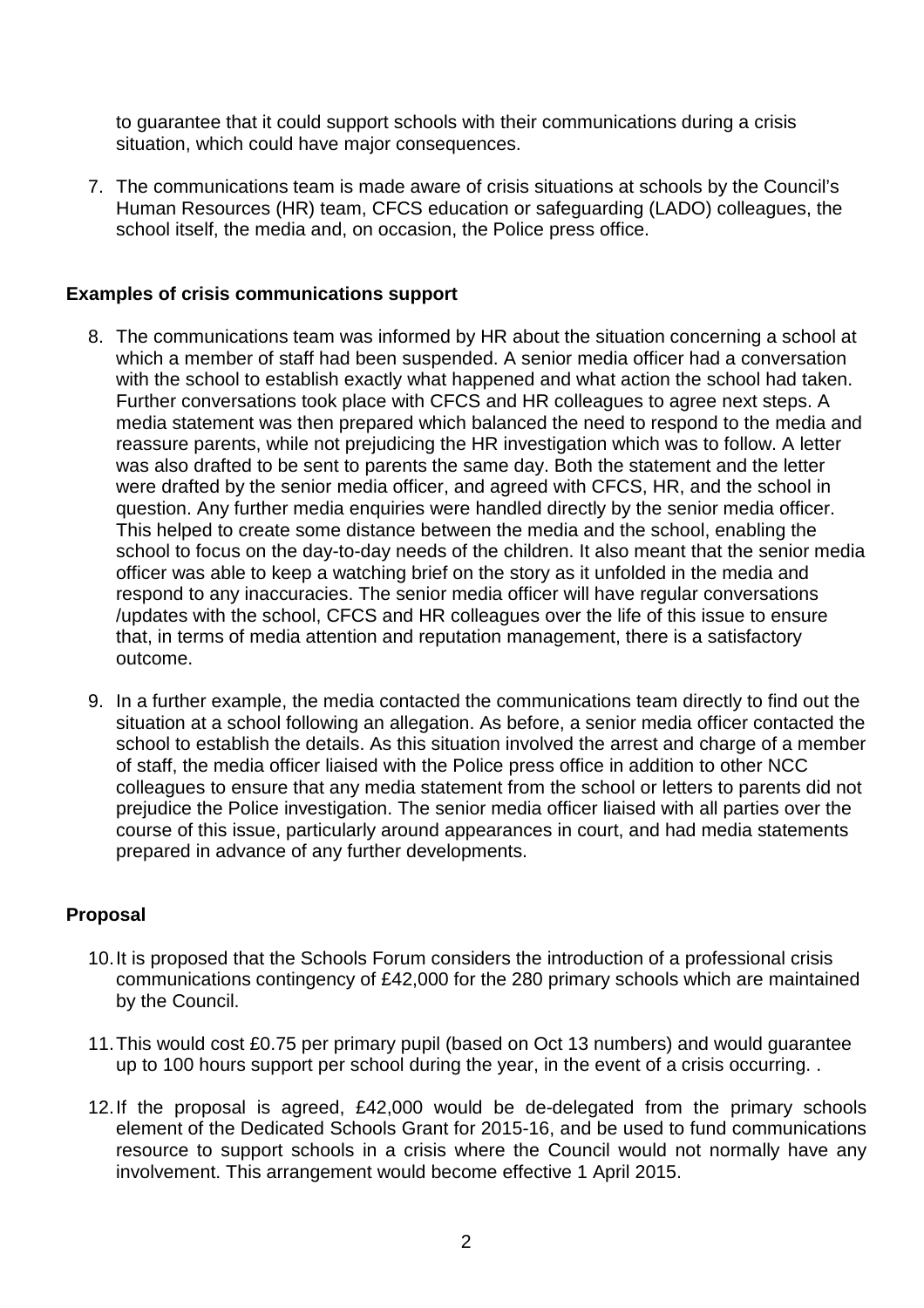13. Details of what would be included within the package are shown in Appendix 1.

### **Other Options Considered**

- 14. Consideration was given to charging individual schools for crisis communications support on an as-needed basis, on an hourly rate, but this would result in the need to establish an accounting function within the communications team.
- 15. The option of not charging for crisis communications support was considered. However this would lead to a situation whereby the Council could not guarantee to be able to support schools with communicating during a crisis situation, due to the current resource challenges.

#### **Reason/s for Recommendation/s**

16. To provide a retained crisis communications support package to maintained primary schools.

# **Statutory and Policy Implications**

17. This report has been compiled after consideration of implications in respect of crime and disorder, finance, human resources, human rights, the public sector equality duty, safeguarding of children and vulnerable adults, service users, sustainability and the environment and ways of working and where such implications are material they are described below. Appropriate consultation has been undertaken and advice sought on these issues as required.

#### **Financial Implications**

18. These are described in the body of this report and detailed in the 'Proposal' section of Appendix 1.

# **RECOMMENDATION/S**

1) That the proposal to de-delegate £42,000 of the primary maintained budget to fund a crisis communications contingency be approved, for the 2015-16 financial year.

Clare Yau Group Manager – Media Relations

#### **For any enquiries about this report please contact:**

Clare Yau: 0115 977 3851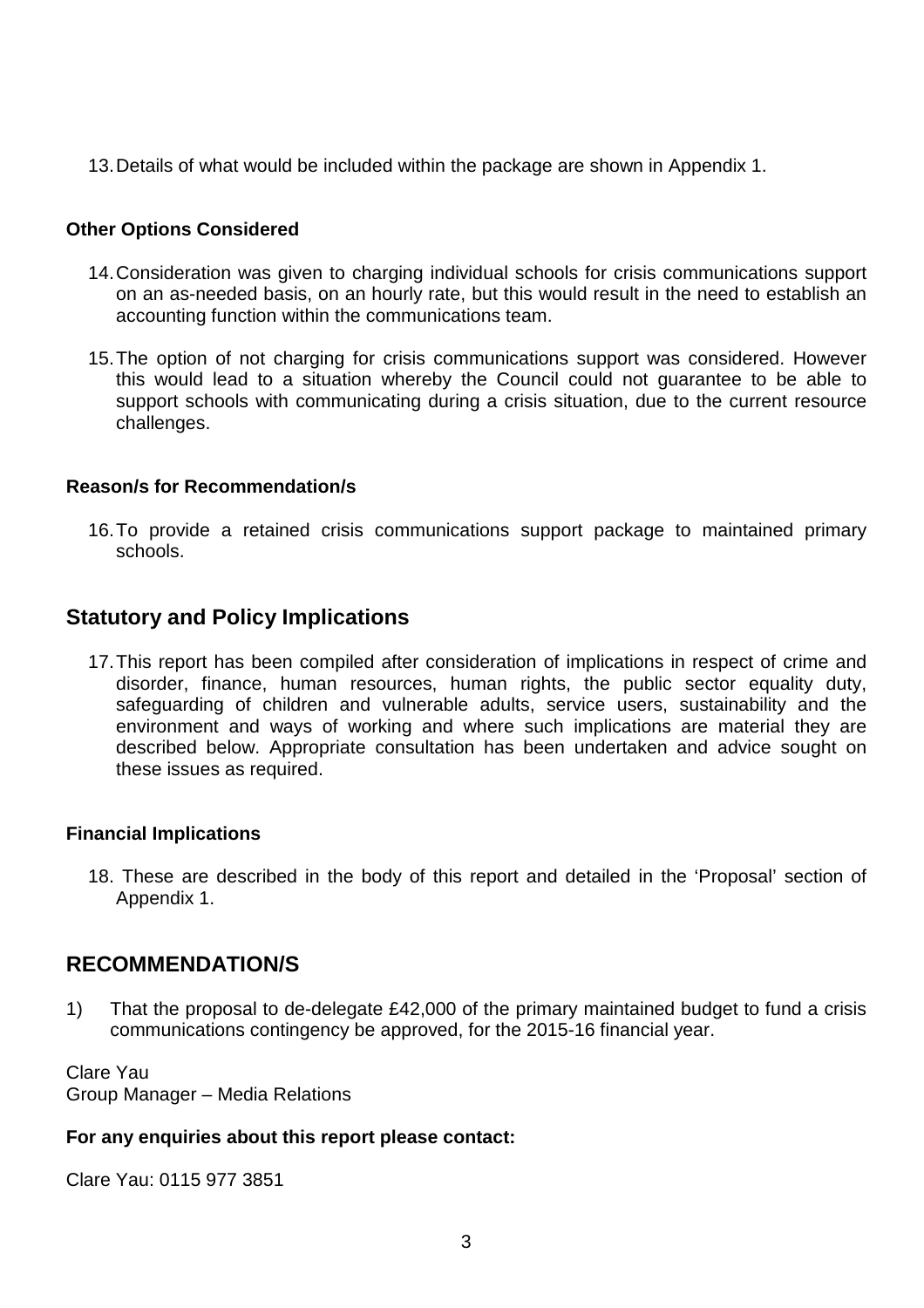## **Constitutional Comments**

19. Schools Forum has the authority to take the decision recommended in the report for primary, non-academy schools.

#### **Background Papers and Published Documents**

Except for previously published documents, which will be available elsewhere, the documents listed here will be available for inspection in accordance with Section 100D of the Local Government Act 1972.

Crisis Communications Package for Schools

Schools Revenue Funding 2015-16 Operational Guide (via DfE website)

## **Electoral Division(s) and Member(s) Affected**

All.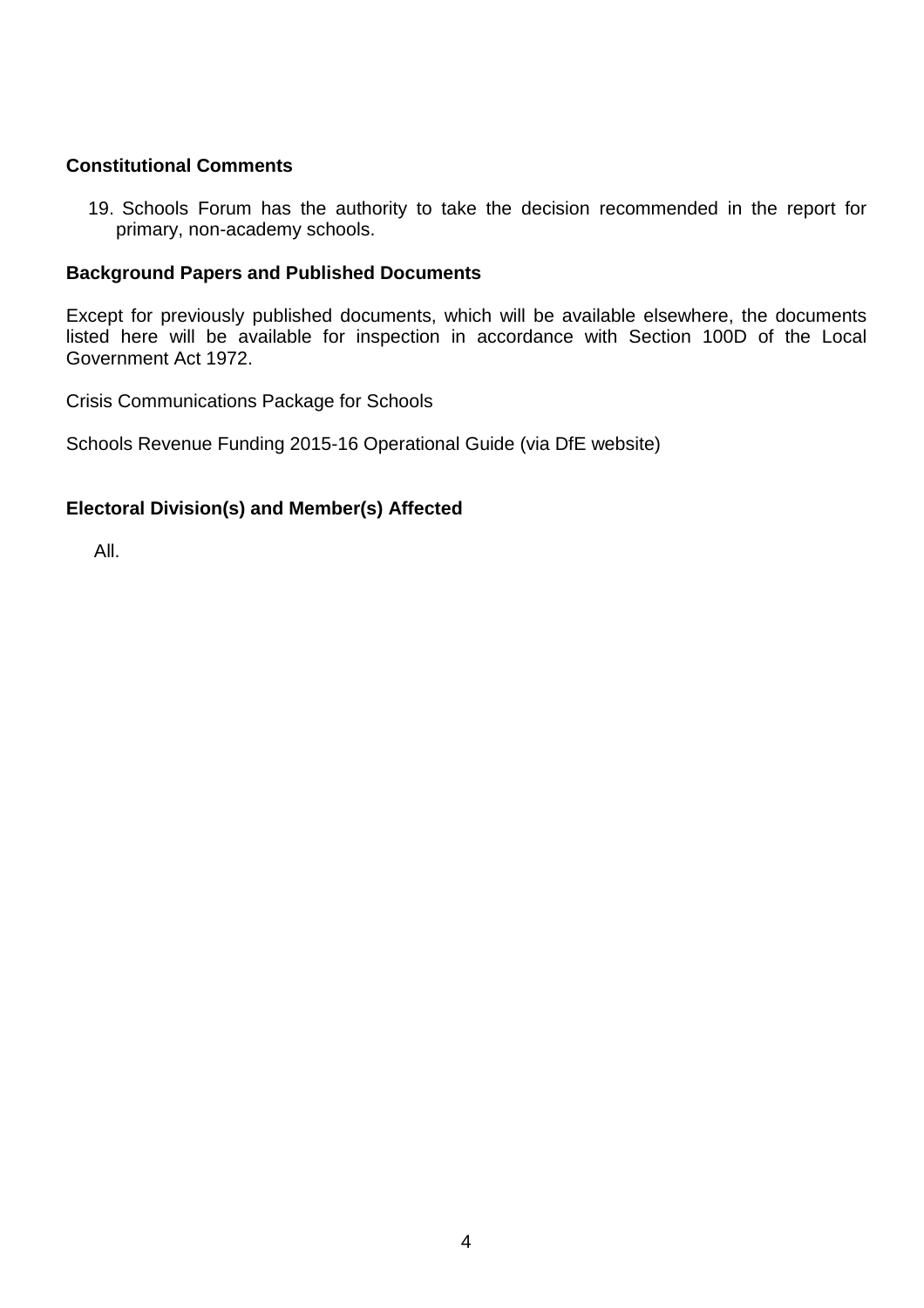# **Appendix 1**

# **CRISIS COMMUNICATIONS PACKAGE FOR NCC SCHOOLS**

No-one can predict what will arise during the course of a school year. Signing up to the crisis communications support package offered by Nottinghamshire County Council, will provide peace of mind for the school and the assurance that, in the event that any crisis does arise, the package will be in place and the schools will receive high-quality advice and practical support. This offer is detailed below.

#### **What constitutes a crisis?**

A crisis is an emergency situation that leads to, or is expected to lead to, an unstable situation (danger/ major disruption/ trauma) affecting an individual, group, or community. Crises are negative events that generally occur abruptly, with little or no warning and which require immediate attention.

These incidents disrupt the smooth running of the school and have the potential to adversely affect the school's reputation and/ or generate significant media/social media scrutiny. For example:

- School security issues, including a young child leaving school premises unnoticed/ unaccompanied
- Strangers/ unwelcome individuals on the school premises
- Teacher being disciplined/ HR issues/ inappropriate behaviour by staff
- Ofsted inspection failure
- Serious injury/ death of a pupil or teacher
- Weapons/illegal substances on school premises
- An infectious illness is linked to the school
- An emergency resulting in school evacuation/lock down
- An ongoing police-led incident on the school's premises or close to the school

#### **What if communications are not managed effectively?**

If communications are not managed effectively during and immediately after a crisis, it could lead to serious reputational damage for the school, head teacher, governing body and potentially impact on pupils and their parents. Indeed, it can be possible to strengthen the school's reputation or gain a positive outcome from a crisis – if it is handled well.

#### **Current situation**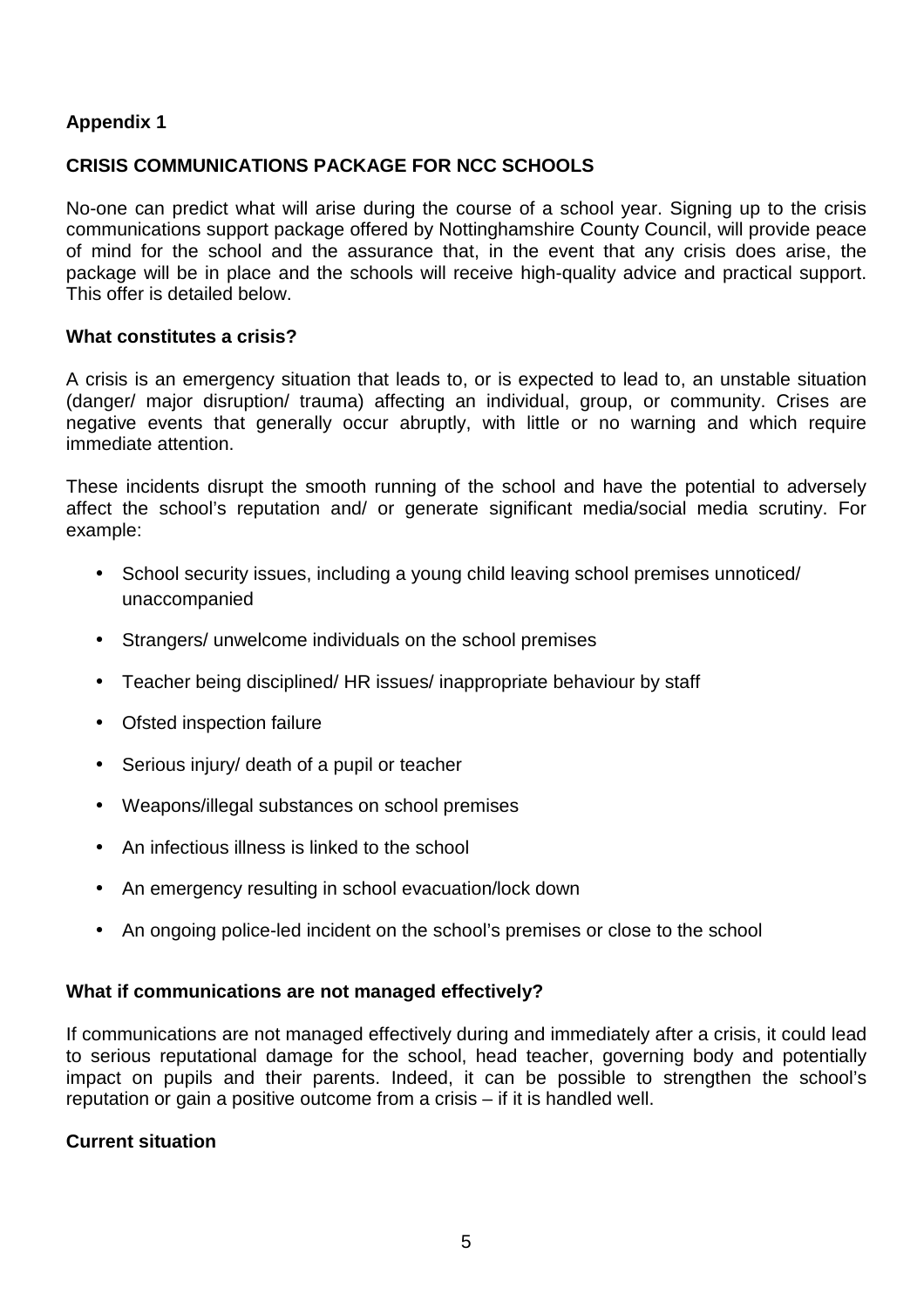The Council's communications team, which won the national Local Government Communications award in May 2013 for 'team of the year', has built up and demonstrated a high level of expertise in supporting schools to communicate effectively during a crisis.

Nottinghamshire County Council has supported schools it maintains on an informal basis to date, but due to resource challenges can no longer afford to do this unless a formal arrangement is put in place. The impact of this potentially would be that the council could not guarantee to be able to support schools with communicating during a crisis situation, which could have devastating consequences.

# **Proposal**

It is proposed that the Schools Forum considers the provision of a contingency to cover professional crisis communications for the 280 schools for primary age children (5-11 years) which are maintained by the Council.

This would cost **around £0.75 per pupil** and would **guarantee up to 100 hours support per**  school during the year, in the event of a crisis occurring. This represents good value for money, with each school securing **up to £5,000 of professional expertise** for its investment in this contingency.

If this is agreed, the Schools Forum would de-delegate £42,000 from the maintained primary schools budget in 2015-16 and use this to fund any crisis communications resources that are required in-year where the Council would not normally have any involvement.

#### **What the contingency would cover:**

The proposed package per school, per year includes up to 100 hours of support during and (if needed) immediately after a crisis situation/s at a school, until the matter is resolved or the media/social media scrutiny or 'noise' has abated. This includes:

- **Advice and support with dealing with communications around a crisis situation**. A crisis might include but is not limited to the following examples:
	- o School security issues, including a young child leaving school premises unnoticed/ unaccompanied
	- o Strangers/ unwelcome individuals on the school premises
	- $\circ$  Teacher being disciplined/ HR issues/ inappropriate behaviour by staff
	- o Ofsted inspection failure
	- o Serious injury/ death of a pupil or teacher
	- o Weapons/illegal substances on school premises
	- o An infectious illness is linked to the school
	- o An emergency resulting in school evacuation/lock down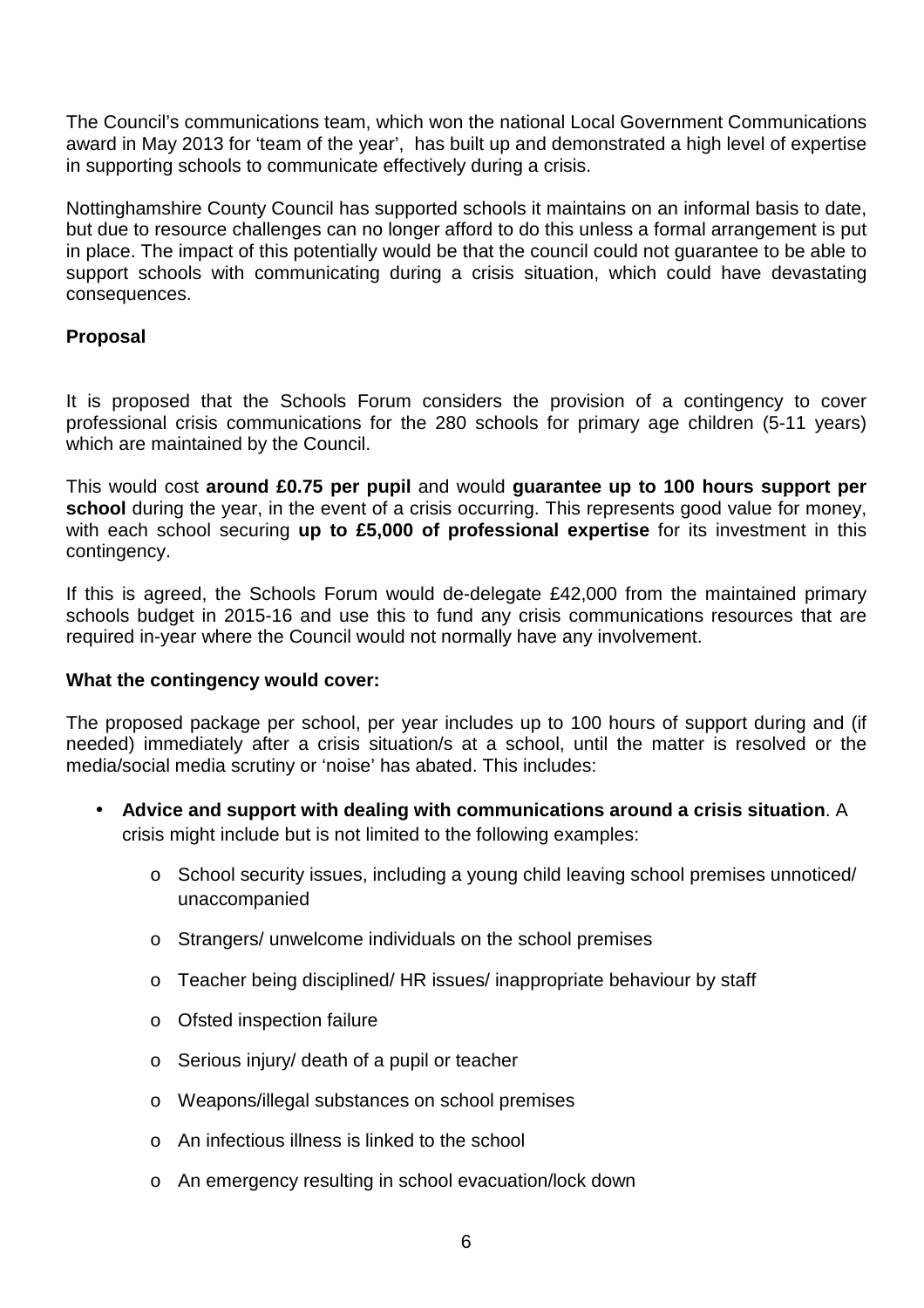o An ongoing police-led incident on the school's premises or close to the school

# • **Advice and support includes but may not be limited to**:

- o how best to deal with media/social media enquiries and requests
- o how to deal with including requests for interviews or statements to the media
- o practical support to set up a media conference/briefing in the situation of a major incident/crisis (not a minor one)
- o support with checking/drafting media responses as needed
- o support with drafting/ checking letters to parents as needed
- o communications for a failed Ofsted inspection
- o a list of useful contact numbers for the Council, other key public services and key local media organisations, which will be re-issued regularly if any contact information is updated
- o provision of a range of fact sheets to support schools on a range of topics as needed e.g. building relationships with the local media etc
- o access to the Council's on-call EMERGENCY duty mobile number for the communications team (this is staffed 9am on a Saturday to 10pm on a Sunday and 9am-10pm on all Bank Holidays) – please note this is not for advice that could wait until the next working day but for emergencies i.e. major incidents only
- o FREE media release template (for communicating Ofsted results where this is not a failure)
- The service **DOES NOT include**:
	- $\circ$  Actually delivering any communications with pupils, staff or parents (whatever form this takes e.g. setting up or fronting of meetings, making telephone calls to these audiences or updating the school's website) which will need to be led by the school. However, advice can be provided around this as part of the package
	- o Out of hours advice generally the on-call EMERGENCY duty mobile number for the communications team is for emergency incidents only, rather than for communications advice generally
	- o If a school has one or more than one crises which resulted in over 100 hours of support – anything over 100 hours would be chargeable at a rate of £50/hour

#### **Non-maintained schools**